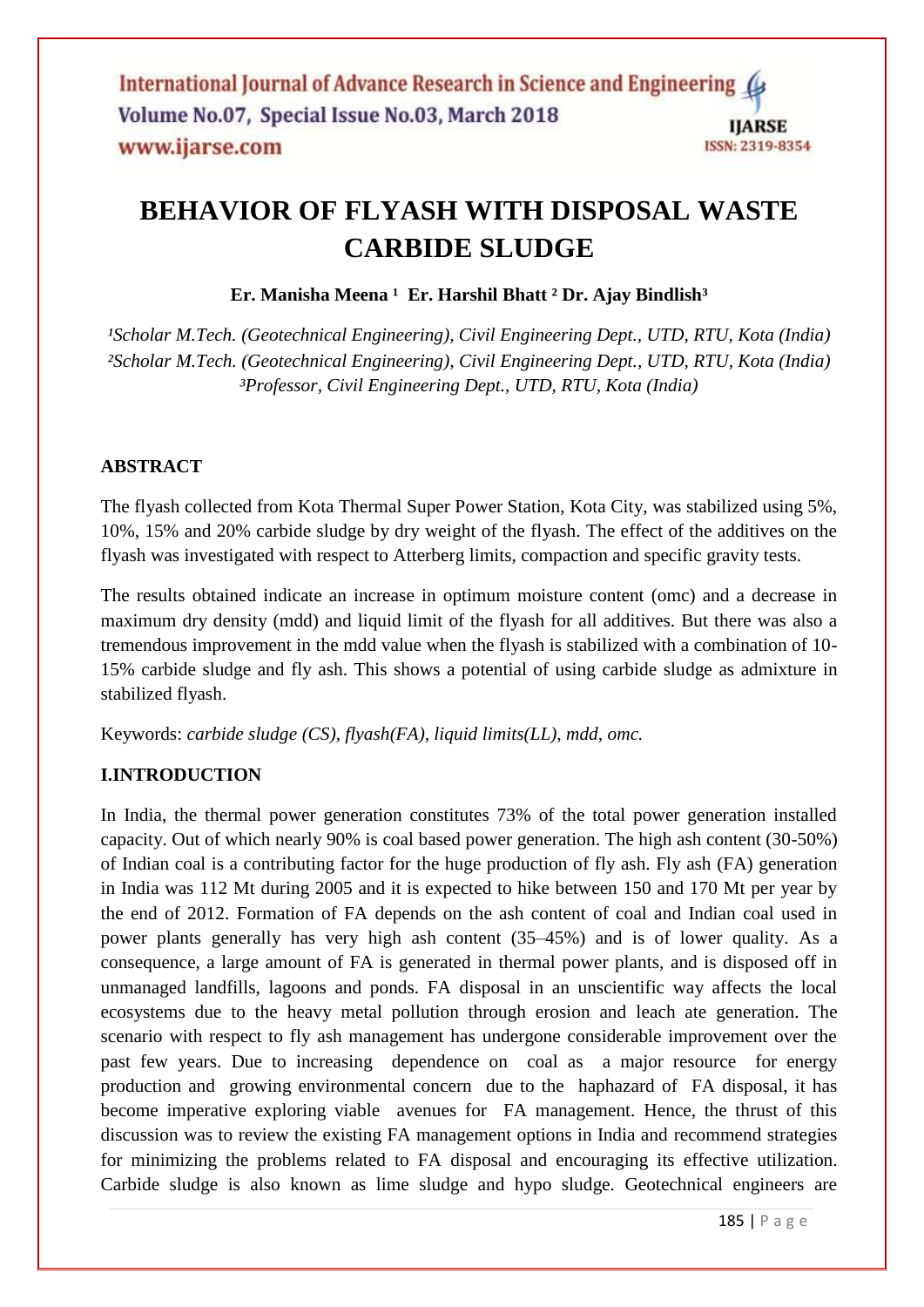#### International Journal of Advance Research in Science and Engineering Volume No.07, Special Issue No.03, March 2018 **IJARSE** www.ijarse.com ISSN: 2319-8354

constantly searching for new and suitable engineering methods for improving the engineering properties flyash. In the developing country like India there is lack of and to dispose the waste that reason engineers are consistently looking for using these waste as stabilizing material.

## **II.MATERIAL USED** –

.

\* Expansive Soil: - A soil sample for the present was collected from Kota Super Thermal Power Station Kota, Rajasthan.

| <b>Parameters</b>                     | <b>Fly Ash</b>                                                      |  |  |
|---------------------------------------|---------------------------------------------------------------------|--|--|
| Bulk Density (gm/cc)                  | $0.9 - 1.3$                                                         |  |  |
| <b>Specific Gravity</b>               | $1.6 - 2.6$                                                         |  |  |
| Plasticity                            | Lower or non-plastic                                                |  |  |
| Shrinkage Limit (Vol stability)       | Higher                                                              |  |  |
| Grain size                            | Major fine sand / silt and small per cent of<br>clay size particles |  |  |
| Clay (percent)                        | Negligible                                                          |  |  |
| Free Swell Index                      | Very low                                                            |  |  |
| Classification (Texture)              | Sandy silt to silty loam                                            |  |  |
| Water Holding Capacity (WHC) (per cen | $40 - 60$                                                           |  |  |
| Porosity (per cent)                   | $30 - 65$                                                           |  |  |
| Surface Area $(m2 / kg)$              | 500-5000                                                            |  |  |
| Lime reactivity (MPa)                 | 1-8                                                                 |  |  |

|  | Table -2.1 General Properties of Flyash |  |
|--|-----------------------------------------|--|

 Carbide Sludge:-A carbide sludge sample was collected from fertilizer production Plant of DCM Shriram Fertilizers, Kota, Rajasthan.

| S. No. | <b>Chemical Constituent</b> | <b>Chemical composition (%)</b> |
|--------|-----------------------------|---------------------------------|
|        |                             | <b>Carbide Sludge</b>           |
|        | <b>Moisture Content</b>     | 68.09                           |
|        | LO I                        | 24.88                           |

Table -2.2 Chemical Composition of Carbide Sludge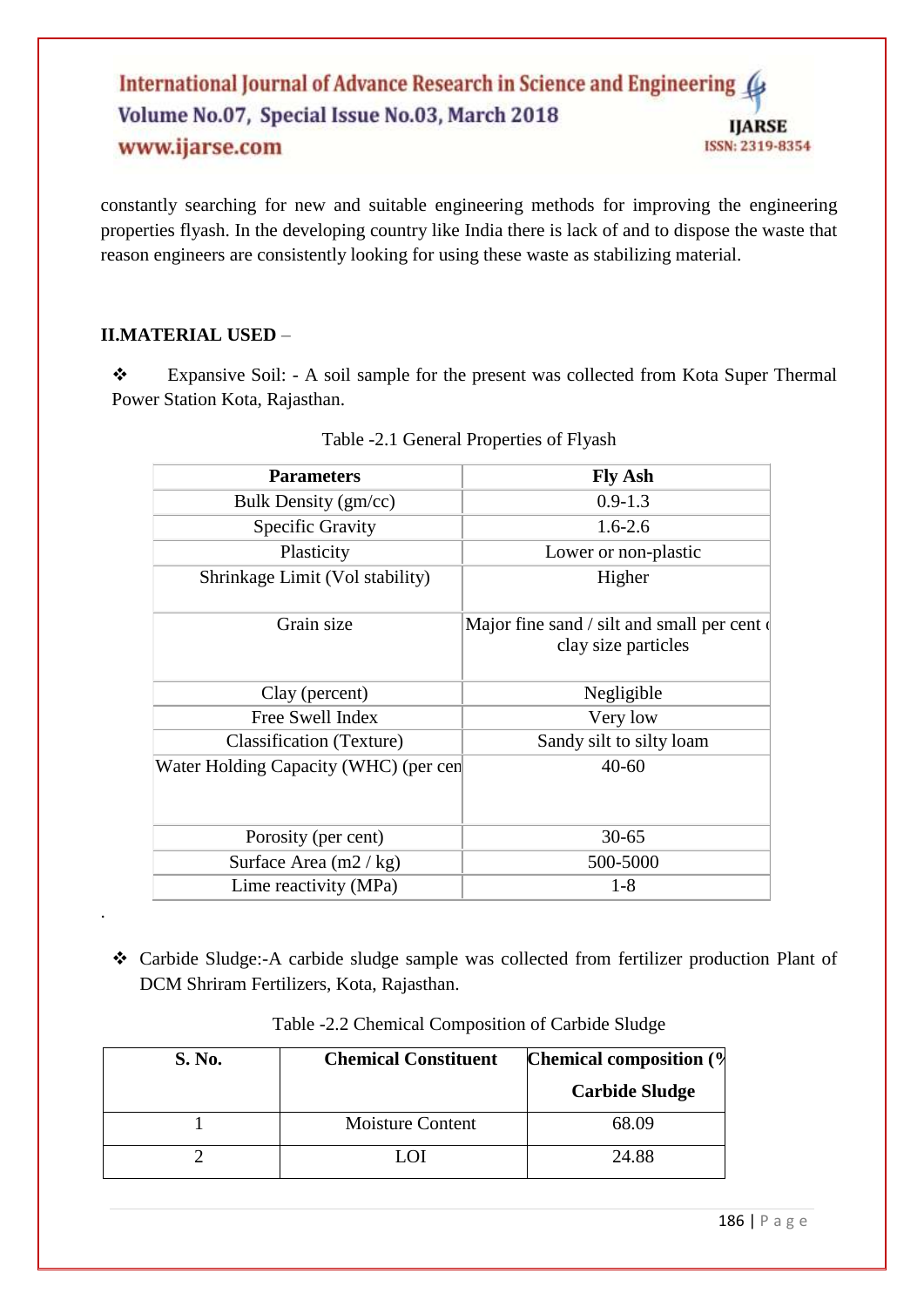International Journal of Advance Research in Science and Engineering ( Volume No.07, Special Issue No.03, March 2018 **IJARSE** www.ijarse.com ISSN: 2319-8354

| Acid Insoluble    | 0.075 |
|-------------------|-------|
| Mixed Oxide(R2O3) | 2.47  |
| Cao               | 51.66 |
| Mgo               | 0.42  |
| Sulphur           | 2.2   |

### **III.EXPERIMENTS AND RESULTS**

#### 3.1 **Particle size:**

The dry particle size analysis was performed by sieve as per the Indian standard IS 2720 [123] procedure to determine the grain size distribution of fly ash and lime sludge If more than 50% of fines belongs to either the coarse silt size (20  $\mu$ m < particle size  $\leq$  75  $\mu$ m) category, or the medium silt size (7.5  $\mu$ m < particlesize  $\leq$  20  $\mu$ m) category or fine silt plus clay size (particle size  $\leq$  7.5  $\mu$ m) category.



Fig3.1:- Particle Size Distribution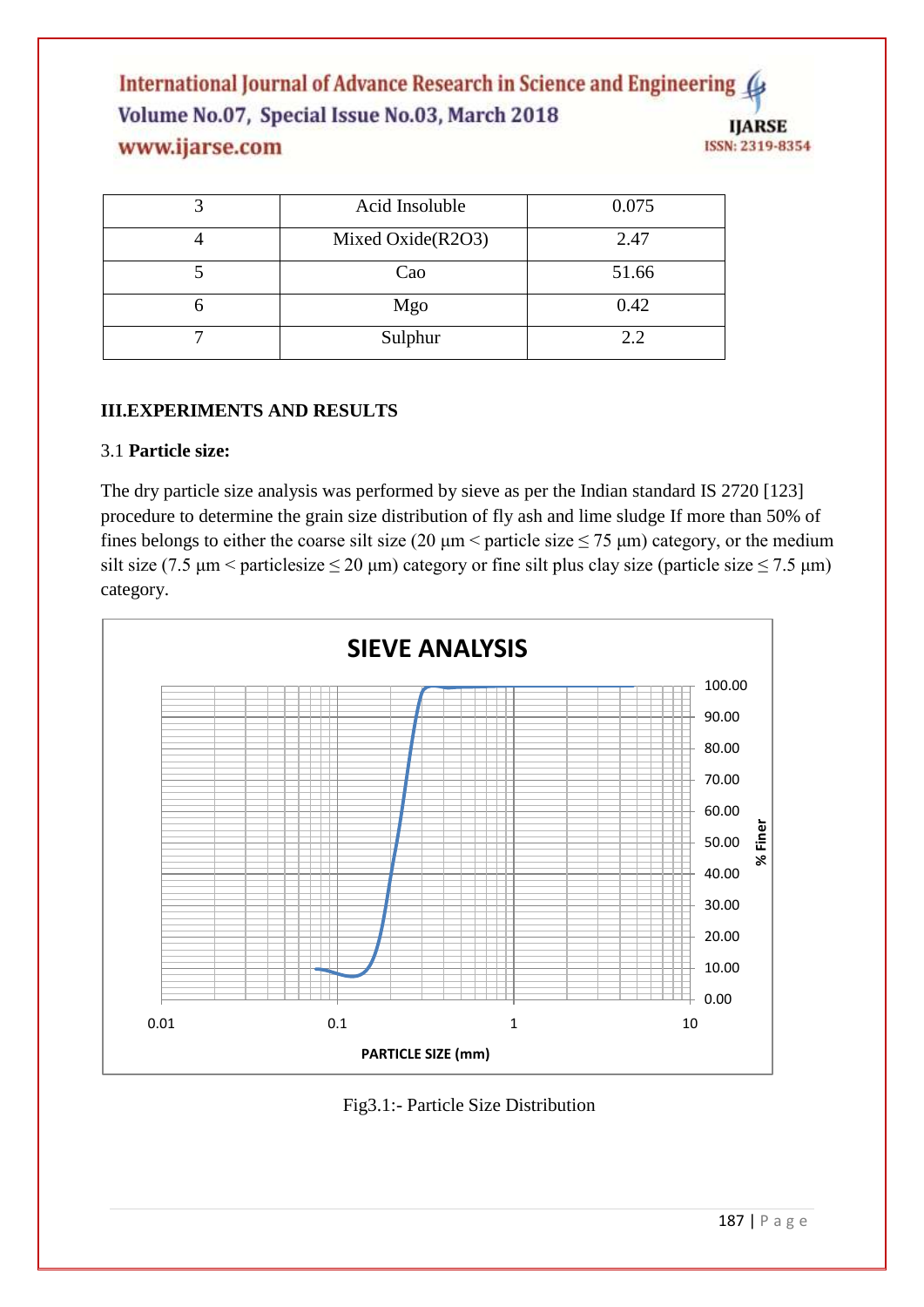## **3.2Atterbergs limit:**

In geotechnical analysis, determination of the Atterberg's limits is very important. It helps in the classification and identification of the material as well as in the prediction of geotechnical properties like strength, permeability etc. Liquid limit for fly ash and lime sludge was performed as per the standard IS 2720 equivalent to BS: 1377-Part 2, using the cone penetration method. Due to the non-plastic nature of fly ash, plastic limit and plasticity index values were not determined. It is reported in literature that fly ashes have liquid limit ranging from 27.40 to 57.6%. liquid limit increases with increase % carbide sludge.

Table no-3.1 liquid limit with % carbide sludge

| Carbide sludge (%)   |            |      |   |      | ∠∪     |
|----------------------|------------|------|---|------|--------|
| Liquid limits $(\%)$ | 77<br>21.0 | 44.4 | ⊤ | 54.5 | J I .U |



Fig No 3.2:- Liquid Limits

## **3.3 Compaction test**

Compaction characteristics are used to determine the density and moisture relationship of the material. Standard Proctor compaction test was performed to determine maximum dry density (MDD) and optimum moisture content (OMC) values of fly ash and lime sludge as per IS 2720 – Part 8. It was reported that fly ashes have been observed to have maximum dry density 1.36 kN/cm3 and optimum moisture content in the range 21.51% from standard proctor compaction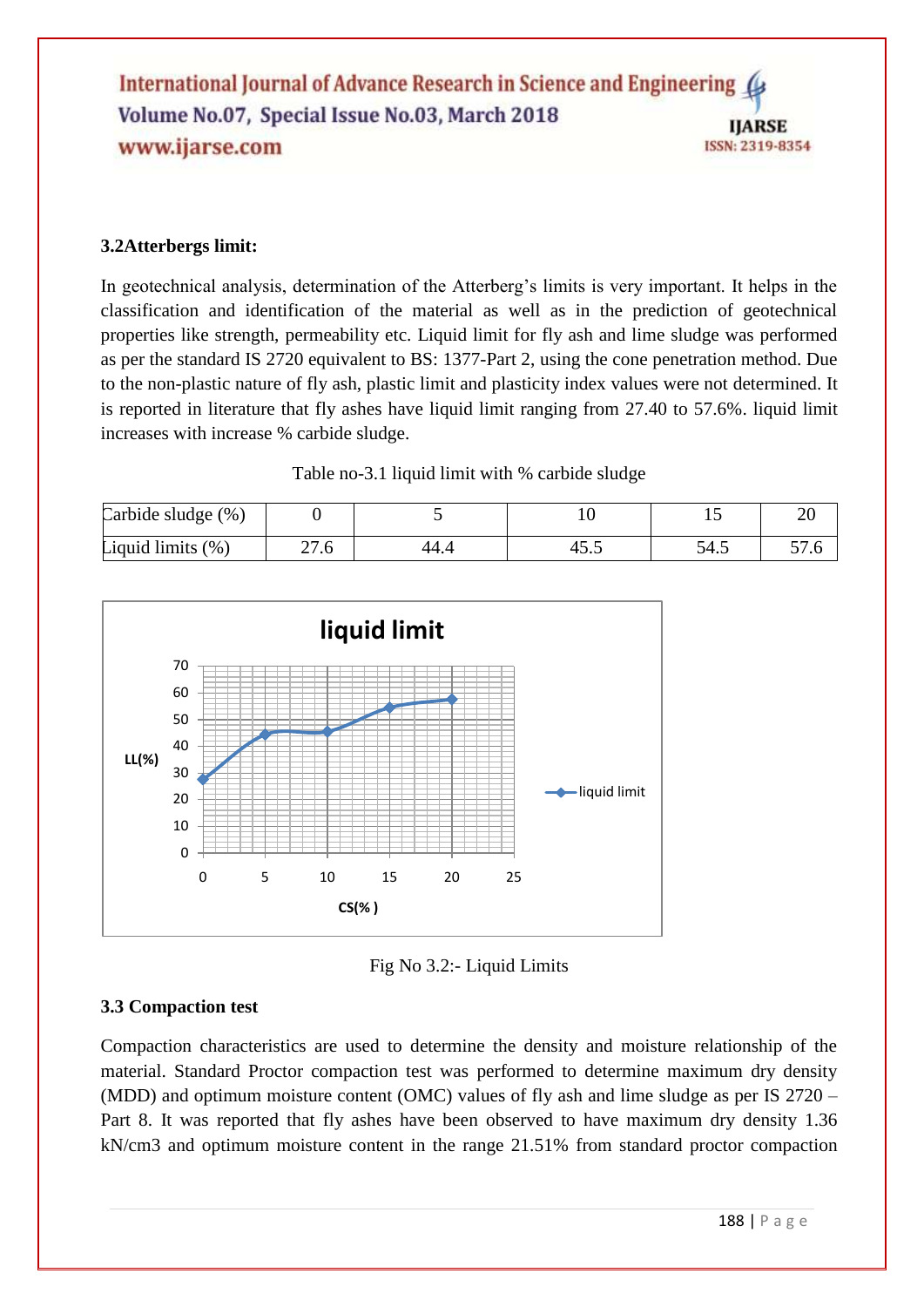#### International Journal of Advance Research in Science and Engineering Volume No.07, Special Issue No.03, March 2018 **IJARSE** www.ijarse.com ISSN: 2319-8354

test. Maximum dry density (MDD) increase 1.36 kN/cm3 to 1.56 kN/cm3 and optimum moisture content (OMC) values decrease 21.51% to 15.94%.



Fig No 3.3:- Maximum Dry Density V/S Optimum Moisture Content

### **IV.CONCLUSIONS**

For stabilized fly ash, the maximum dry density values increases upon carbide sludge. Small addition of carbide sludge (15%) to stabilized fly ash further enhances the engineering properties of the composite, but further addition of sludge decrease the MDD and OMC increase.

### **REFERENCES:-**

[1] Bureau of Indian Standards (BIS). 1980. Methods of test for soils: Determination of water content-dry density relation using light compaction. Compendium of Indian Standard on soil engineering, IS 2720, Part 7, New Delhi.

[2] B. S. Chittoo, and C. Sutherland, 2013, Use of lime-iron sludge for soil modification, Int. J. of Material Sci., 3(2), 39-45.

[3] G. Ambarish and D. Utpal, "Bearing ratio of reinforced fly ash overlying soft soil and defomation modulus of fly ash," Geotextiles and Geomembranes, vol. 27, no. 4, pp. 313-320, 2009.

[4] IRC SP 58 "Guidelines for use of Fly ash in Road Embankment".

[5] I.S. code 2720 (Part v)-1970, determination of liquid limit & plastic limit.